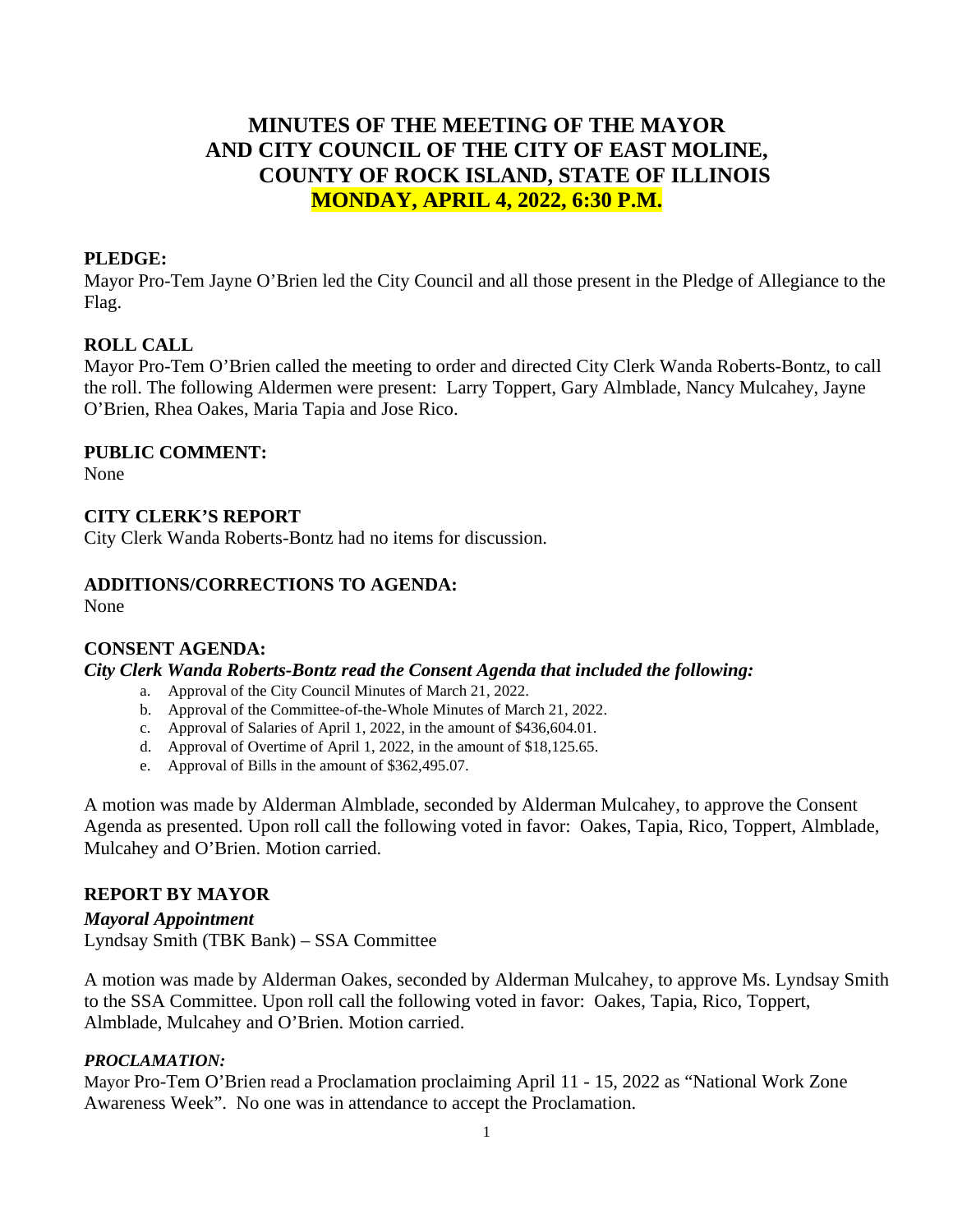### **CITY ADMINISTRATOR DOUG MAXEINER - PRESENTED THE FOLLOWING ORDINANCES AND RESOLUTIONS:**

#### **ORDINANCES – 1st Reading:**

**ORDINANCE 22-04:** AN ORDINANCE OF THE CITY OF EAST MOLINE, ILLINOIS, APPROVING AN AMENDMENT TO CHAPTER 3 (PARKING RULES) OF ARTICLE 9 (TRAFFIC) OF THE MUNICIPAL CODE FOR THE CITY OF EAST MOLINE, ROCK ISLAND COUNTY, ILLINOIS.

#### **ORDINANCES – 2ND Reading**

**ORDINANCE 22-03:** AN ORDINANCE OF THE CITY OF EAST MOLINE, ILLINOIS, APPROVING A COMPREHENSIVE UPDATED VERSION OF CHAPTER 4 (PLANTS AND WEEDS) OF ARTICLE 7 (HEALTH AND SANITATION) OF THE MUNICIPAL CODE FOR THE CITY OF EAST MOLINE, ROCK ISLAND COUNTY, ILLINOIS.

A motion was made by Alderman Almblade, seconded by Alderman Oakes, to approve Ordinance 22-02 as presented. Upon roll call the following voted in favor: Oakes, Tapia, Rico, Toppert, Almblade, Mulcahey and O'Brien. Motion carried.

#### **RESOLUTIONS**

**RESOLUTION 22-23:** A RESOLUTION OF THE CITY COUNCIL OF THE CITY OF EAST MOLINE, ILLINOIS, APPROVING A CONTRACT WITH KLINGNER & ASSOCIATES FOR CONSTRUCTION ENGINEERING ASSISTANCE – ASSISTING CITY ENGINEERING DEPARTMENT WITH ON-GOING FY2022 BUDGETED CIP PROJECTS

A motion was made by Alderman Oakes, seconded by Alderman Almblade, to approve Resolution 22-23 as presented. Upon roll call the following voted in favor: Oakes, Tapia, Rico, Toppert, Almblade, Mulcahey and O'Brien. Motion carried.

**RESOLUTION 22-24:** A RESOLUTION OF THE CITY COUNCIL OF THE CITY OF EAST MOLINE, ILLINOIS, AUTHORIZING A CONTRACT WITH WALTER D. LAUD, INC. REGARDING 28TH AVENUE PAVEMENT RECONSTRUCTION AND RELATED WORK.

A motion was made by Alderman Almblade, seconded by Alderman Mulcahey, to approve Resolution 22-24 as presented. Upon roll call the following voted in favor: Oakes, Tapia, Rico, Toppert, Almblade, Mulcahey and O'Brien. Motion carried.

### **COMMITTEE-OF-THE-WHOLE (Alderman Almblade)**

Alderman Almblade asked for an update regarding City of Silvis receiving water. City Administrator Mr. Maxeiner informed the City Council that the City of Silvis has divided their city into two zones an upper zone and a lower zone. The City of Moline provided a turnkey solution that could be done very quickly by coming up through Deere Corporate and attaching to the Silvis system. The City of Silvis is working and examining on how to service the lower zone.

Alderman Almblade had no items for discussion, all items have been covered under the Consent Agenda, Ordinances and Resolutions.